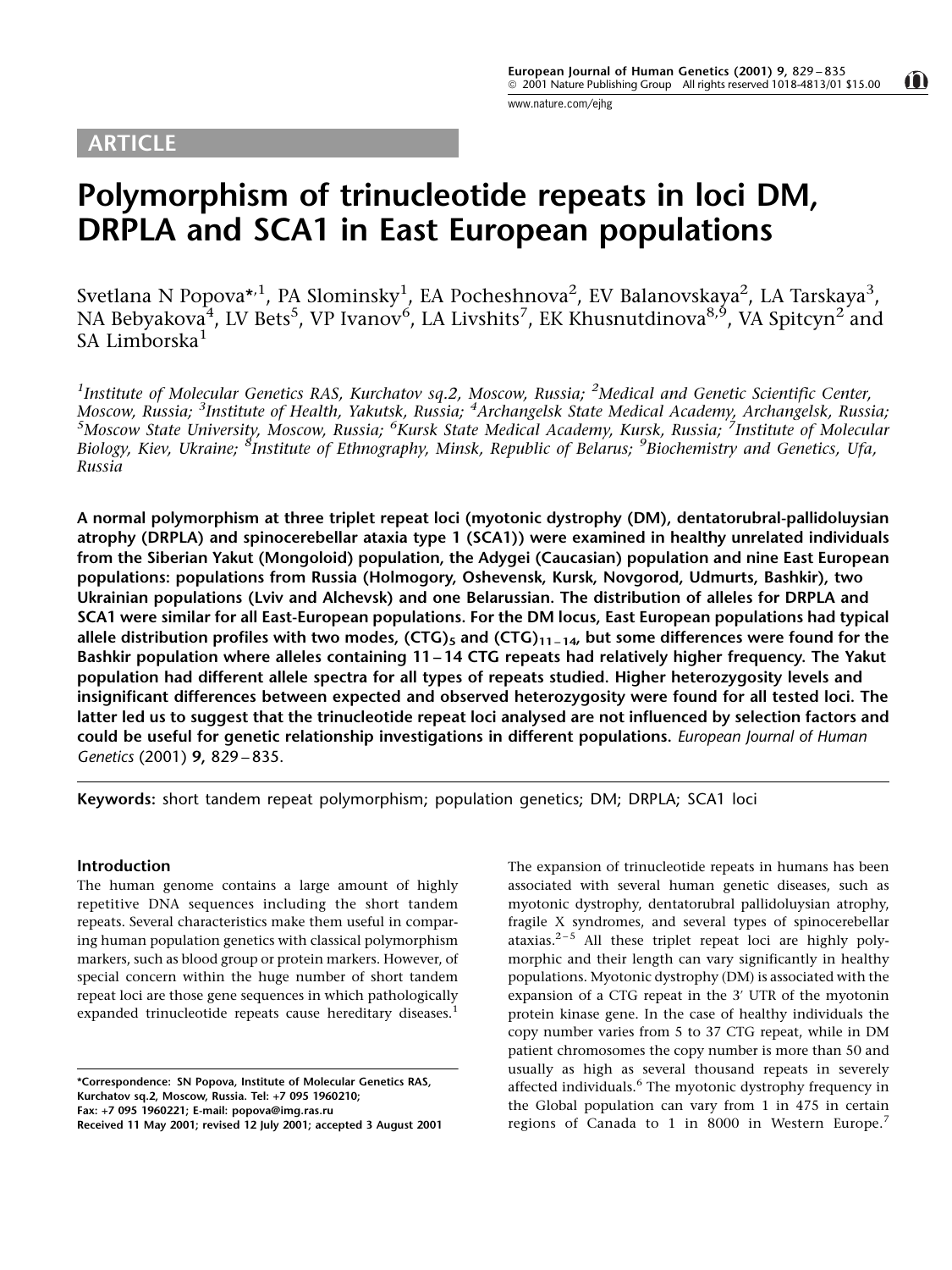Dentatorubral pallidoluysian atrophy (DRPLA) and spinocerebellar ataxia type 1 (SCA1) are caused by an amplified CAG repeat within the coding sequence of the gene, resulting in the lengthening of a polyglutamine tract in the corresponding protein.[8,9](#page-6-0) These disease related trinucleotide repeats are now widely used in the investigations of the history and diversity of humans both in the Global population and in individual population groups. Higher trinucleotide repeat polymorphism degree was found for populations with different origins and ethnicity. Recent data show that such polymorphisms can be useful for genetic population studies and genome mapping, especially for determination of population origin. Moreover, the allele-size distribution can be used for interpopulation distance calculation.<sup>[2](#page-5-0)[,7,10,11](#page-6-0)</sup>

Taking the above into account, we approached the investigation of population relationships in Russia and allele polymorphisms in disorders with a triplet repeat expansion. In this study, three loci with different triplet repeat polymorphisms were investigated (CTG-repeat in myotonic dystrophy locus and CAG-repeats in SCA1 and DRPLA loci) in normal individuals of 11 human populations from separate ethnic groups (four Russian, two Ukrainian, one Belorussian, one Bashkir, one Udmurt, one Adygei and one Yakut) living in the Russian Federation and ex-USSR territory.

## Materials and methods

DNA samples for study were obtained from anonymous random donors of 11 populations from different ethnic groups with different levels of Mongoloid and Caucasoid components ([Figure 1](#page-6-0)).

Two population groups originate from the Turkic linguistic family: these are the Siberian Yakut and Bashkir populations. The Yakut population is smaller in number compared with original Siberian peoples. In classical anthropology they belong to the Central-Asian anthropologic type. From a historical and ethnographic point of view, three groups are isolated in Yakut ethnicity: Central, Viluy and Yakut-nomads. In this study, samples from the Central group of Yakut people were examined. Based on historical events we consider the Baskhir population as one with a combination of Caucasoid and Mongoloid components. Also in this study, samples from different regions of Bashkiria were examined. The East Slavonic linguistic family were represented by the Kursk, Novgorod, Oshevensk and Holmogory of Russia, Lviv and Alchevsk of Ukraine and mixed Belarussian populations. The Oshevensk and Holmogory are isolated populations from the Archangelsk region of North Russia where external influences are very low, the Novgorod are a North-Western Russian population, and the Kursk a South Russian population. The Lviv and Alchevsk are two populations originating from West Ukraine (Lviv) and East Ukraine near the Russian border (Alchevsk). The Finno-Ugric linguistic family was represented by the Udmurtes from Izhevsk. The Adygei population came from Adyg-Shabsug and represented North Caucasian linguistic family. Blood samples were collected after individual's informed consent according to following criteria: all individuals belong to the native population of the regions studied (with at least three female generations living in the region); all individuals are non-related and healthy. DNA was extracted from peripheral leukocytes as described previously.[12](#page-6-0) Analyses were made based on 50 to 250 people for each population.

For determination of allele size we performed polymerase chain reaction (PCR) amplification of each target sequence and denaturing PAAG electrophoresis for the separating of PCR products. The PCR amplification was performed using a Perkin Elmer Cetus thermal cycler. The reaction mixture contained  $0.1 - 0.2$  mg of genomic DNA, 2 pmol of each primer, 0.2 mm each dNTPs, 0.5 u Taq-polymerase (Sileks, Russia) and polymerase buffer (50 Tris-HCl, pH 8.8, 15 mM  $(NH_4)_2SO_4$ , 5 mm MgC1<sub>2</sub>, 0.01% gelatin) in 20  $\mu$ l of total



Figure 1 Geographical location of populations tested.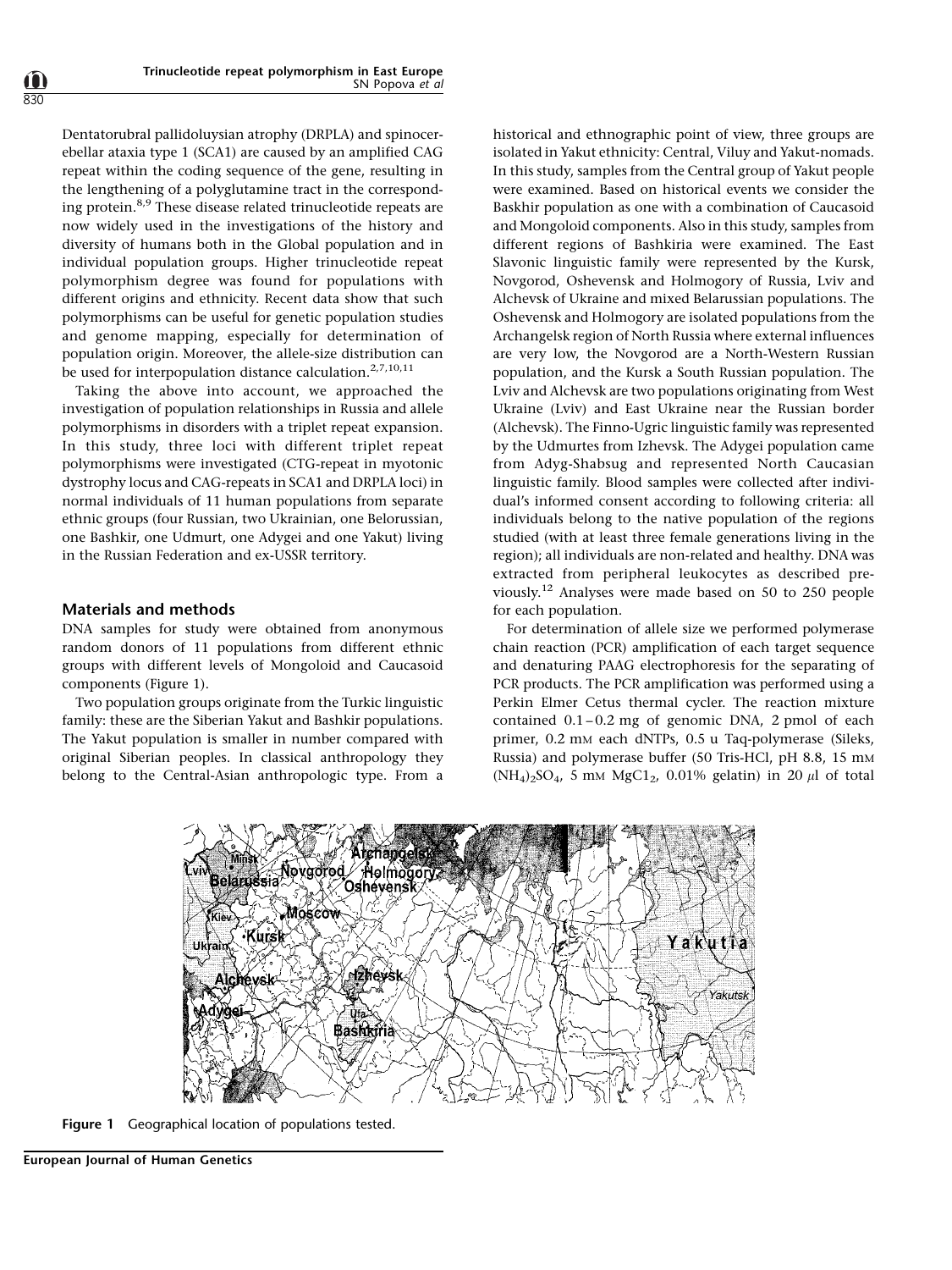volume. One of the primers was labelled by  ${}^{33}P-\gamma$ ATP before PCR. Labelled reaction was performed in 20  $\mu$ l buffer (2  $\mu$ l  $10 \times$  kinase buffer, 50 pmol of appropriate primer, 50  $\mu$ Ci  $^{33}$ PgATP, 2.5 u of T4 polynucleotide kinase (Sileks, Russia)). The cycling conditions included a denaturation at  $95^{\circ}$ C for 5 min, followed by 30 cycles of appropriate programme for each locus and the procedure was completed by a final extension step at  $72^{\circ}$ C for 10 min. The programme conditions and primers used were the same as those described previously.<sup>[6](#page-6-0)-[8](#page-6-0)</sup>

The mixture, containing  $2 \mu l$  of amplification product and  $2 \mu$ l loading buffer (0.01% bromphenol blue, 0.01% xylene cyanol, 98% formamide), was denatured at  $95^{\circ}$ C for 5 min before electrophoresis. The exact size for trinucleotide repeats was determined using 6% denaturing PAAG electrophoresis with coelectrophoresis of an M13 sequencing ladder.

### Results

The polymorphic CAG and CTG repeat were examined by PCR in 11 human populations. The number of chromosomes typed in each population, as well as expected and observed heterozygosity are shown in [Table 1](#page-0-0). Each population was typed for three loci. For technical reasons, not all individuals were typed in each population for all three loci, because some DNA samples didn't amplify sufficiently. The modal number of repeats and the number of different alleles were used as a comparison between populations. Triplet repeat length analysis showed some differences in allele spectra between Caucasoid and Mongoloid populations. For all investigated populations, higher heterozygosity level was observed (from 65 to 84%).

Twenty-six allelic variants with repeat numbers from 5 to 32 CTG were found in DM locus studies ([Table 2\)](#page-0-0). For all populations tested, allele spectra had bimodal character with modes at the  $(CTG)_5$  and  $(CTG)_{11-14}$  triplet repeats, coinciding with previously mentioned data from other investigations for this locus.[11,13,14](#page-6-0) Comparison of allele spectra for populations of different ethnic origin shows a decrease of  $(CTG)_{5}$  allele frequencies (from 42% in Kursk to 7% in Yakut) and an increase of  $(CTG)_{11-14}$  allele frequency (from 45% in Adygei to 85% in Yakut). The Bashkir population has an intermediate position: the  $(CTG)_{5}$  allele frequency is 28.7% and the  $(CTG)_{11-14}$  is 57.6%. A marked reduction of the 5-repeat allele frequency was found for the Yakut population (7%). In this population the majority (89.4%) of alleles are  $(CTG)_{11-15}$ . When comparing the Yakut with the Slavonic (Kursk) population the difference in frequency of the  $(CTG)_{5}$  and  $(CTG)_{11-14}$  alleles was highly significant  $(P<0.001)$ . Comparison for allele dis-tribution carried out with RxC test<sup>[15](#page-6-0)</sup> showed statistically significant differences between the Kursk population (East Slavonic group) and non-Slavonic populations (Yakut and Bashkir) [\(Table 3](#page-0-0)).

For the SCA1 locus, 19 alleles were found (from 8 to 14 in different populations), with each allele containing from 20 to 42 CAG trinucleotide repeats [\(Table 4](#page-0-0)). For the majority of samples investigated, the  $(CAG)_{30}$  allele was the most common, with frequency varying from 21% to 39% in the

Table 1 Number of chromosomes analysed, expected and observed heterozygosity and allele spectra parameters for investigated populations in three loci

|                                       |           |           |             |               |                |           | Russians  |        |           |        | <b>Ukrainians</b> |
|---------------------------------------|-----------|-----------|-------------|---------------|----------------|-----------|-----------|--------|-----------|--------|-------------------|
| Locus                                 | Yakut     | Adygei    | Belarussian | <b>Udmurt</b> | <b>Bashkir</b> | Holmogory | Oshevensk | Kursk  | Novgorod  | Lviv   | Alchevsk          |
| <b>DRPLA</b>                          |           |           |             |               |                |           |           |        |           |        |                   |
| No. of chromosomes<br>Heterozygosity: | 180       | 560       | 632         | 90            | 280            | 98        | 154       | 462    | 228       | 110    | 112               |
| expected                              | 0.82      | 0.82      | 0.77        | 0.85          | 0.8            | 0.71      | 0.65      | 0.77   | 0.75      | 0.78   | 0.76              |
| observed                              | 0.77      | 0.84      | 0.81        | 0.76          | 0.84           | 0.65      | 0.7       | 0.73   | 0.76      | 0.78   | 0.66              |
| Mode(s)                               | 8, 13, 17 | 8, 12, 15 | 8, 15       | 10, 15        | 8, 10, 15      | 10, 15    | 10, 15    | 10, 15 | 8, 10, 15 | 8, 15  | 8, 10, 15         |
| No. of alleles                        | 12        | 13        | 17          | 11            | 14             | 11        | 11        | 14     | 15        | 10     | 11                |
| SCA1                                  |           |           |             |               |                |           |           |        |           |        |                   |
| No. of chromosomes                    | 180       | 538       | 622         | 92            | 196            | 96        | 148       | 464    | 220       | 100    | 112               |
| Heterozygosity:                       |           |           |             |               |                |           |           |        |           |        |                   |
| expected                              | 0.72      | 0.72      | 0.76        | 0.78          | 0.77           | 0.83      | 0.78      | 0.78   | 0.77      | 0.78   | 0.77              |
| observed                              | 0.64      | 0.76      | 0.75        | 0.67          | 0.75           | 0.79      | 0.8       | 0.77   | 0.83      | 0.72   | 0.7               |
| Mode(s)                               | 28, 30    | 30        | 30          | 30            | 30             | 30        | 30        | 30, 32 | 30, 32    | 29, 32 | 30                |
| No. of alleles                        | 9         | 13        | 14          | 10            | 14             | 14        | 9         | 14     | 12        | 14     | 8                 |
| <b>DM</b>                             |           |           |             |               |                |           |           |        |           |        |                   |
| No. of chromosomes                    | 170       | 558       | 674         | 92            | 308            | 98        | 156       | 448    | 228       | 136    | 112               |
| Heterozygosity:                       |           |           |             |               |                |           |           |        |           |        |                   |
| expected                              | 0.73      | 0.8       | 0.77        | 0.83          | 0.83           | 0.81      | 0.75      | 0.76   | 0.8       | 0.78   | 0.82              |
| observed                              | 0.72      | 0.83      | 0.75        | 0.8           | 0.8            | 0.78      | 0.68      | 0.79   | 0.87      | 0.68   | 0.82              |
| Mode(s)                               | 5, 13     | 5, 11, 13 | 5, 11, 13   | 5, 12, 14     | 5, 13          | 5, 11, 13 | 5, 11, 13 | 5, 13  | 5, 13     | 5, 12  | 5, 13             |
| No. of alleles                        | 10        | 21        | 20          | 10            | 15             | 11        | 12        | 22     | 16        | 12     | 15                |

European Journal of Human Genetics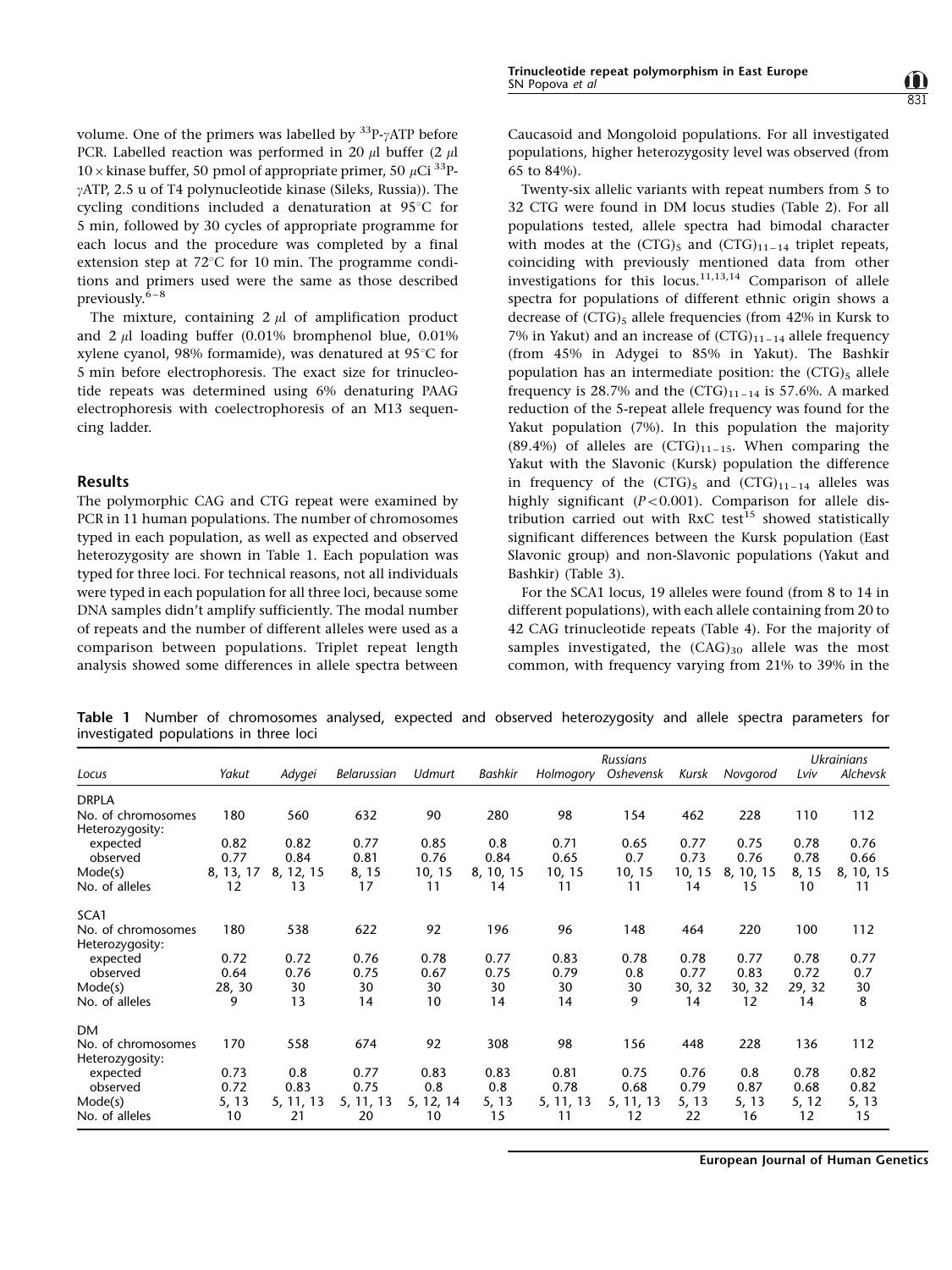| Table 2 Allele variants frequencies for (CTG)n repeat in miotonin proteinkinase gene |                  |     |                   |                                |                            |                                                                                                                                                                                                                                   |                                                                |                                                                                                                                                                                                                       |                         |                 |                                  |                  |                                           |                                                           |                                                            |                          |               |                |         |                |                  |                 |                |     |            |
|--------------------------------------------------------------------------------------|------------------|-----|-------------------|--------------------------------|----------------------------|-----------------------------------------------------------------------------------------------------------------------------------------------------------------------------------------------------------------------------------|----------------------------------------------------------------|-----------------------------------------------------------------------------------------------------------------------------------------------------------------------------------------------------------------------|-------------------------|-----------------|----------------------------------|------------------|-------------------------------------------|-----------------------------------------------------------|------------------------------------------------------------|--------------------------|---------------|----------------|---------|----------------|------------------|-----------------|----------------|-----|------------|
|                                                                                      |                  |     | 56891011          |                                |                            |                                                                                                                                                                                                                                   | 12 13 14 15 16 17 18 19 20 21 22 23 24 25 26 27 28 29 30 31 32 |                                                                                                                                                                                                                       |                         |                 |                                  |                  |                                           |                                                           |                                                            |                          |               |                |         |                |                  |                 |                |     |            |
|                                                                                      |                  |     |                   |                                |                            |                                                                                                                                                                                                                                   |                                                                |                                                                                                                                                                                                                       |                         |                 |                                  |                  |                                           |                                                           |                                                            |                          |               |                |         | $\frac{6}{1}$  |                  |                 |                |     |            |
|                                                                                      |                  |     | $0.2$ 0.6 0.2 0.2 |                                | 6.952714501<br>0.591714501 | $14.7$<br>$14.9$ $14.9$ $14.9$ $14.9$ $14.9$ $14.9$ $14.9$ $14.9$ $14.9$ $14.9$ $14.9$ $14.9$ $14.9$ $14.9$ $14.9$ $14.9$ $14.9$ $14.9$ $14.9$ $14.9$ $14.9$ $14.9$ $14.9$ $14.9$ $14.9$ $14.9$ $14.9$ $14.9$ $14.9$ $14.9$ $14.$ |                                                                |                                                                                                                                                                                                                       | $4 - 5$<br>$-5$<br>$-5$ | $\overline{a}$  | $30 - 70 - 00$                   | $0.\overline{3}$ | 0.9                                       |                                                           | $\frac{6}{2}$                                              | $-2 -$                   | $-3.5$<br>0.5 |                | $-1800$ |                |                  |                 |                | 0.2 |            |
| Adygei<br>Belarussian                                                                |                  |     |                   |                                |                            |                                                                                                                                                                                                                                   |                                                                |                                                                                                                                                                                                                       |                         |                 |                                  |                  |                                           |                                                           |                                                            |                          |               | 0.25           |         |                | $\frac{2}{3}$    |                 | $\overline{C}$ |     |            |
|                                                                                      |                  |     |                   |                                |                            |                                                                                                                                                                                                                                   |                                                                |                                                                                                                                                                                                                       |                         |                 |                                  |                  |                                           |                                                           |                                                            |                          |               |                |         |                |                  |                 |                |     |            |
| Jdmut<br>Bashkir                                                                     |                  | 0.2 | 6.9               |                                |                            |                                                                                                                                                                                                                                   |                                                                |                                                                                                                                                                                                                       | $1.\overline{8}$        | $\ddot{0}$      |                                  |                  | $\frac{2}{0}$ $\frac{0}{0}$ $\frac{6}{0}$ | $7.5$<br>$7.5$<br>$0.0 - 7.75$<br>$0.5$<br>$0.5$<br>$0.5$ | $\frac{3}{1} - \frac{3}{1} \frac{3}{1} \frac{3}{1} \times$ | $\overline{\phantom{0}}$ |               | 0.9            |         | 0.2            | 0.4              |                 |                |     |            |
|                                                                                      |                  |     |                   |                                |                            |                                                                                                                                                                                                                                   |                                                                |                                                                                                                                                                                                                       |                         |                 |                                  |                  |                                           |                                                           |                                                            |                          |               |                |         |                |                  |                 |                |     |            |
| łolmogory<br>Oshevensk                                                               |                  |     |                   |                                |                            |                                                                                                                                                                                                                                   |                                                                |                                                                                                                                                                                                                       |                         | $\frac{3}{2}$ – |                                  |                  |                                           |                                                           |                                                            |                          |               |                |         |                |                  |                 |                |     |            |
| <b>kursk</b>                                                                         | $0.\overline{3}$ | 0.5 | 0.4               | $\frac{3}{2}$<br>$\frac{3}{2}$ |                            |                                                                                                                                                                                                                                   |                                                                |                                                                                                                                                                                                                       | $\sim 200$              |                 |                                  | 0.2              |                                           |                                                           |                                                            |                          | 0.4           |                |         |                | $0.\overline{3}$ |                 |                |     |            |
| lovgorod                                                                             |                  |     |                   |                                |                            |                                                                                                                                                                                                                                   |                                                                |                                                                                                                                                                                                                       |                         | 0.4             |                                  |                  |                                           |                                                           |                                                            | 0.4                      |               | 0.4            | 0.4     |                |                  | $\frac{2}{0.4}$ |                |     | 0.4        |
|                                                                                      |                  |     |                   |                                |                            |                                                                                                                                                                                                                                   |                                                                |                                                                                                                                                                                                                       |                         |                 | $\frac{4}{1}$ .<br>$\frac{1}{2}$ |                  |                                           |                                                           |                                                            |                          |               |                |         |                | 1.25             |                 |                |     |            |
| <b>Alchevsk</b>                                                                      |                  |     |                   |                                |                            |                                                                                                                                                                                                                                   |                                                                | $\frac{5}{5}$ , $\frac{5}{5}$ , $\frac{5}{5}$ , $\frac{4}{5}$ , $\frac{6}{5}$ $\approx$ $\frac{6}{5}$ , $\frac{3}{5}$ , $\frac{3}{5}$ , $\frac{3}{5}$ , $\frac{3}{5}$ , $\frac{3}{5}$ , $\frac{3}{5}$ , $\frac{3}{5}$ |                         |                 |                                  |                  |                                           |                                                           | $0.9$ 1.8                                                  |                          |               | $\ddot{\rm o}$ | 0.9     | $\ddot{\circ}$ |                  |                 |                |     | $\ddot{0}$ |
|                                                                                      |                  |     |                   |                                |                            |                                                                                                                                                                                                                                   |                                                                |                                                                                                                                                                                                                       |                         |                 |                                  |                  |                                           |                                                           |                                                            |                          |               |                |         |                |                  |                 |                |     |            |

Table 3 Comparison non-Slavonic populations with Kursk using RxC programme

|            |                    |        | G-statistic |        |
|------------|--------------------|--------|-------------|--------|
| Population | $\chi^2$ x-squared | P      | G           | P      |
| DRPLA      |                    |        |             |        |
| Yakut      | 255.8994           | 0.0000 | 276.9733    | 0.0000 |
| Bashkir    | 43.4669            | 0.0000 | 45.8159     | 0.0000 |
| SCA1       |                    |        |             |        |
| Yakut      | 141.0113           | 0.0000 | 138.2583    | 0.0000 |
| Bashkir    | 45.5670            | 0.0000 | 52.7617     | 0.0000 |
| DΜ         |                    |        |             |        |
| Yakut      | 160.1182           | 0.0000 | 180.3309    | 0.0000 |
| Bashkir    | 49.7899            | 0.0000 | 59.2382     | 0.0000 |

Lviv and Adygei populations, respectively. For this locus, more than 80% of all Caucasoid populations had allele  $(CAG)_{29}$  or alleles with more copies of the repeat with modes in  $(CAG)_{30}$  and  $(CAG)_{32}$ . In the Yakut population, alleles with 28 and 30 repeats had the highest frequency and 86% of allele spectrum were shifted by  $2-3$  alleles to the left from spectra of other populations. Statistical analysis showed significant differences in allele distribution between the groups of different origin.

Twenty-one distinct alleles with a size range from 6 to 27 triplet repeats, were found for the DRPLA locus [\(Table 5](#page-0-0)). Allele spectra had bimodal character with modes in  $8-10$ and 13-16 CAG repeats for Caucasoid populations, while the Yakut population demonstrated trimodal spectrum with modes at 8, 13 and 17 CAG repeats: the frequency of the  $(CAG)_{8}$ ,  $(CAG)_{13}$  and  $(CAG)_{17}$  alleles were under-represented, whereas 10 and 15 were over-represented in the Yakut compared with other groups. For the Yakut population, allele sizes were shifted to a shorter range compared with allele distribution of Caucasoid populations: 66% of Yakut alleles contained from 6 to 13 CAG repeats, whereas in other populations  $40 - 60\%$  of allele spectra consisted of  $(CAG)_{13-15}$  alleles.

Genetic diversity for all populations was estimated with F-statistic using the jackknifing method.<sup>[16](#page-6-0)</sup> These results are presented in [Table 6](#page-0-0). The Fst for different populations varies from 0.016 to 0.041 for the DRPLA locus, from 0.005 to 0.21 for the SCA1 locus and from 0.005 to 0.024 for the MD locus. Fst quantity was lowest for the Yakut population in comparison with all populations in all loci analysed.

For population relationship analysis we have constructed a genetic tree (using GDA computer program) based on three loci for the populations investigated. The dendrogram for genetic relations is presented in [Figure 2](#page-6-0). One can see that the Yakut population was disposed some way from the others, which formed a cluster of Caucasoid populations having their own hierarchy. Thus, two smaller clusters are obtained: the first formed by the Lviv and Adygei populations, and the second only with East Slavonic populations.

832

European Journal of Human Genetics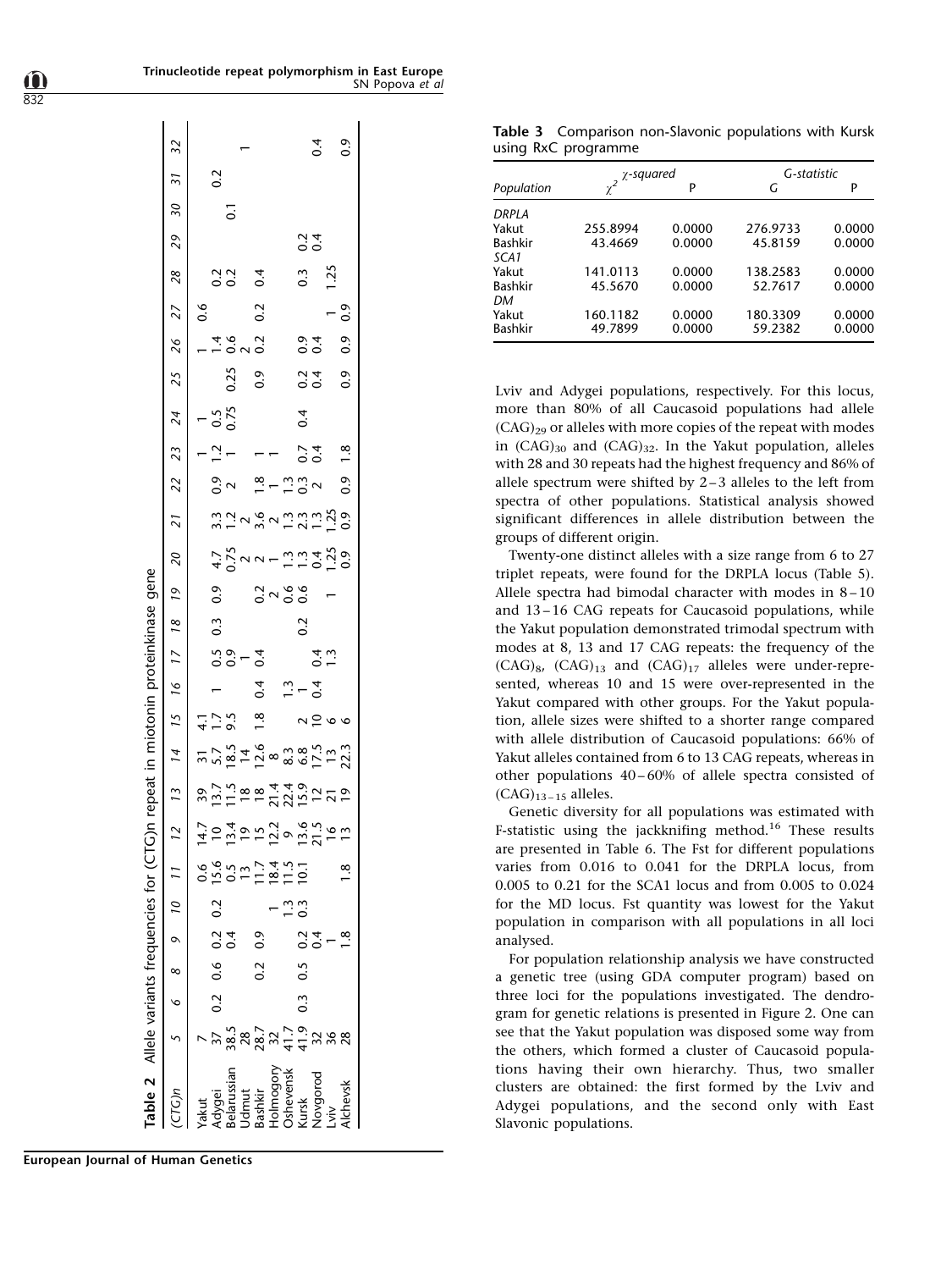| $(CAG)$ n     | 20  | 22  | 23  | 24  | 25  | 26   | 27  | 28   | 29   | 30   | 31   | 32  | 33  | 34  | 35           | 36  | 37 | 40  | 42  |
|---------------|-----|-----|-----|-----|-----|------|-----|------|------|------|------|-----|-----|-----|--------------|-----|----|-----|-----|
| Yakut         |     |     |     |     |     | ı. / | 0.6 | 43   | 19.5 | 23   |      |     |     |     |              | 1.7 |    | 0.5 |     |
| Adygei        |     |     |     |     |     |      | 0.7 | 5.7  | 33.7 | 39.2 | Q    | 5.4 |     | 0.7 | 0.4          |     |    | 0   | 0.2 |
| Belarussian   | 0.2 |     | 0.1 |     |     | 0.9  | 2.9 | 4.4  | 29   | 36.3 | 10.6 | 8.8 | 3.7 | 0.4 | 8. ،         | 0.9 |    |     |     |
| <b>Udmurt</b> |     |     |     |     |     |      |     |      | 26   | 35   | 16   | 8   |     |     |              |     |    |     |     |
| Bashkir       |     |     |     |     | 0.4 | 2.2  | 0.3 | 15   | 26.2 | 38.6 | 10.2 | 3.9 | 2.6 |     | 0.3          | 0.3 |    |     |     |
| Holmogory     |     |     |     |     |     |      |     | 13   | 18.8 | 30   | 14   | 10  | 4.2 |     |              |     |    |     |     |
| Oshevensk     |     |     |     |     | 0.7 |      | 0.7 | 13.5 | 29   | 30.4 | 7.6  | 14  | 3.4 |     |              | 0.7 |    |     |     |
| Kursk         |     | 0.2 |     | 0.2 | 0.2 |      | 2.2 | 7.5  | 30   | 31   | 9.6  | 13  |     |     | . 6. ،       | 0.2 |    |     |     |
| Novgorod      |     |     |     |     | 2.3 |      | 2.3 | 4    | 27   | 35   | 10   | 13  | 0.5 | 2.3 | $\mathbf{A}$ |     |    |     |     |
| Lviv          |     |     |     |     |     |      |     |      | 39   | 21.4 | 12.3 | 13  |     |     |              |     |    |     |     |
| Alchevsk      |     |     |     |     |     |      |     | 11   | 25   | 38   |      |     | 4   |     |              |     |    |     |     |

Table 4 Allele variants frequencies for (CAG)n repea<sup>t</sup> in SCA1 gene

| <b>Table 5</b> Allele variants frequencies for (CAG)n repeat in DRPLA gene |
|----------------------------------------------------------------------------|
|----------------------------------------------------------------------------|

| $(CAG)$ n   | 6   |     | 8    | <b>Q</b> | 10   |     | 12  | 13  | 14              | 15   | 16   |     | 18  | 19  | 20         | 21  | 22  | 23   | 24  | 25  | 27   |
|-------------|-----|-----|------|----------|------|-----|-----|-----|-----------------|------|------|-----|-----|-----|------------|-----|-----|------|-----|-----|------|
| Yakut       |     |     | 13.6 |          | 14.2 |     |     |     |                 | 35.2 | 19   | 4   |     |     | 1.7        |     |     |      | 0.6 |     |      |
| Adygei      |     | 0.2 | 13.6 |          | 4.7  |     | 8   |     | 6.7             | 33.4 | 16.4 | 8.3 | 4.3 |     | 0.2        | 0.2 |     |      |     |     |      |
| Belarussian |     | 0.3 | 10.2 |          | 14.2 | 0.3 | 2.9 |     |                 | 39.8 | 21   | 3.3 |     |     | 4. ا       | 0.2 | 0.2 | 0.54 |     |     |      |
| Udmurt      | 2.2 |     | 12.2 |          | Q    |     |     | 17  | 22.2            | 24.4 | 10   |     |     |     |            |     |     |      |     |     |      |
| Bashkir     |     | 0.3 | 7.8  | 0.3      | 26.6 |     |     | 0.3 | 2.4             | 30.7 | 13.4 |     | 4.4 | د.  | $\cdot$ .2 |     | 0.3 |      |     |     | 0.27 |
| Holmogory   |     |     | 5.6  |          | 17   |     |     |     |                 | 47   | 19.4 |     |     |     |            |     |     |      |     |     |      |
| Oshevensk   |     |     | 6    |          | 17   |     | 2.6 | 0.6 | $\overline{.3}$ | 55   | 12.4 | 0.6 | 0.6 | 2.6 | l .3       |     |     |      |     |     |      |
| Kursk       |     |     | 13.6 |          | 14.2 |     | 4   |     |                 | 35.2 | 19   | 4   |     |     | ۱.7        |     |     |      | 0.6 |     |      |
| Novgorod    |     |     | 15   | 0.4      | 9.6  |     | 2.2 | 0.9 | 2.6             | 42.1 | 19   | 3.9 | 1.3 | 0.9 | 0.4        |     | 0.4 | 0.9  |     | 0.4 |      |
| Lviv        |     |     | 15   |          | 14   |     | 0.9 | 0.9 | 4.5             | 36   | 22   | ົາ  | 2.7 | ຳ   |            |     |     |      |     |     |      |
| Alchevsk    |     |     | 12.5 |          | 12.5 |     |     |     |                 | 41   | 20   | ำ   |     | ຳ   |            |     |     |      |     |     |      |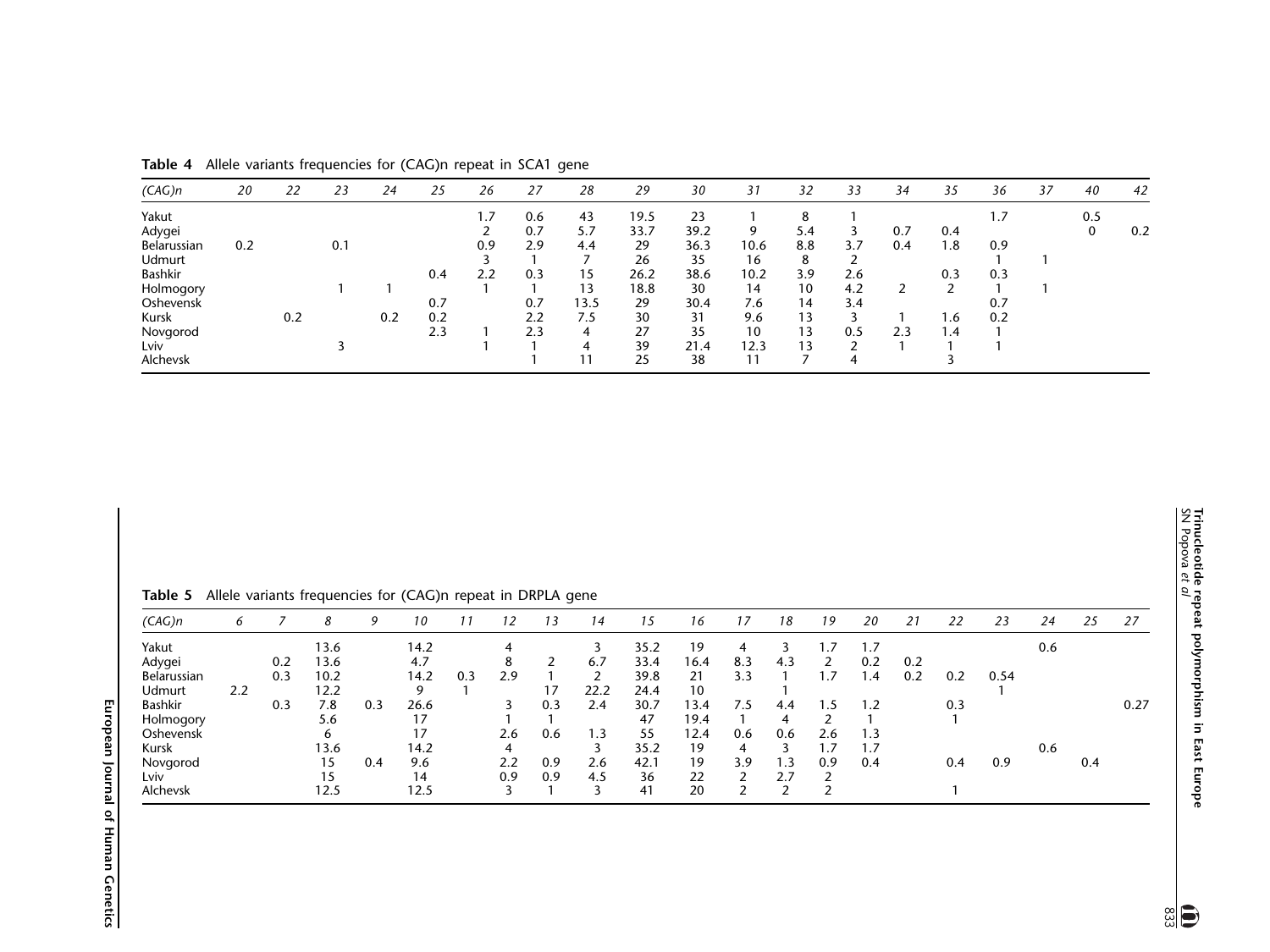<span id="page-5-0"></span>Table 6 Fst amount for DRPLA, SCA1 and DM loci for investigated populations

| Population        | DRPLA    | Fst<br>SCA <sub>1</sub> | DΜ       |
|-------------------|----------|-------------------------|----------|
| Yakut             | 0.015988 | 0.005679                | 0.004840 |
| Adygei            | 0.039045 | 0.020365                | 0.023070 |
| Udmurt            | 0.032792 | 0.019784                | 0.020724 |
| <b>Bashkir</b>    | 0.034046 | 0.020883                | 0.022592 |
| Russian           |          |                         |          |
| Holmogory         | 0.034700 | 0.019535                | 0.020972 |
| Oshevensk         | 0.032553 | 0.020188                | 0.021026 |
| Kursk             | 0.040651 | 0.022662                | 0.021988 |
| Novgorod          | 0.037014 | 0.020487                | 0.021294 |
| <b>Ukrainians</b> |          |                         |          |
| Lviv              | 0.035877 | 0.018410                | 0.020610 |
| Alchevsk          | 0.035825 | 0.020127                | 0.020719 |



Figure 2 Dendrogram for genetic relationship for investigated populations constructed using GDA-program.

# **Discussion**

We tested populations with different levels of Mongoloid and Caucasoid components, belonging to different linguistic families-East Slavonic, Turkic, Finno-Ugric, and North Caucasian - and of normal triplet polymorphisms of DM, DRPLA and SCA1 loci. As discovered recently,<sup>1,[10](#page-6-0)</sup> these loci are highly polymorphic in healthy individuals and significant diversity exists for allele spectra in groups with different organization. As expected, similar results were observed in our research. For all three loci, the most remarkable differences in allele distribution were found for the Yakut population, which derives from the Turkic linguistic group and has Mongoloid ancestry. Significant divergence by the Yakut population from other population groups was also shown by the genetic diversity test. Fst index for all loci investigated in this population was  $2-3$  times lower than in other populations. The data suggest more homogeneity of this group and close relationship between individuals in it. Genetic analysis carried out with the GDA program<sup>[16](#page-6-0)</sup> demonstrates that similar polymorphic loci can be used for

genetic relationship investigation both in the Global population and small intrapopulation groups. In the dendrogram constructed, almost all East Slavonic populations form a single cluster, with only the Lviv population lying closer to some non-Slavonic groups. This population originates from West Ukraine and it is likely that some Central European influences (Polish, Hungarian, Slovac) might have changed its gene pool. The Kursk and Belorussian populations, situated in the South and West regions analysed, take closest positions in the tree and are possibly most similar in genetic variability. Disposition of the Alchevsk population between two North Russian populations (Holmogory and Novgorod) might be evidence of more complexity in East Slavonic population history. This Ukrainian population derives from East Ukraine and lies near the Russian border. Future studies of Russian and Ukrainian genetic variability could provide new insight into the origination of and relationships between these East Slavonic groups.

The DM locus had the highest polymorphism and we have found the greatest number of alleles in it (26 in comparison with 21 and 19 for DPLA and SCA1 correspondingly). Moreover, this locus, in our opinion, is the most convenient for population analysis. Due to a distinctive allele spectrum with two noted modes in  $5$  and  $11-14$  CTG repeats, the smallest differences in population structure are easily definable and visible in the diagram.

Trinucleotide repeats show high variability among normal individuals and are therefore increasingly used to investigate genetic relationships between different ethnic groups as well as traditional genetic markers. Our study provides new data about trinucleotide repeat polymorphism in Russia and its nearest populations; this information might be useful for analysis of human history and population evolution.

#### Acknowledgments

We would like to thank Drs AI Mikulich, AV Stepanova, MA Solodilova and SA Kravchenko for providing the blood samples. This study was supported in part by grants from the Russian State Program 'Frontiers in Genetics', 'Human Genome', and the Russian Basic Research Foundation, grant no. 99-04-27515.

#### References

- 1 Caskey CT, Pizutty A, Fu YH, Fenwick Jr RG, Nelson DL: Triplet repeat mutation in human disease. Science 1992; 256: 784-789.
- 2 Richards RI, Crawford J, Narahara K et al: Dynamic mutation loci: allele distribution in different populations. Ann Hum Genet  $1996: 60: 391 - 400.$
- 3 Koide R, Ikeuchi T, Onodera O et al: Unstable expansion of CAG repeat in hereditary dentatorubral-pallidoluysian atrophy (DRPLA). Nat Genet 1994; 6: 9-13.
- 4 Gusella JF, MacDonald ME: Trinucleotide instability: a repeating theme in human inherited disorders. Annu Rev Med 1996; 47:  $201 - 209$
- 5 Nelson DL: Six human genetic disorders involving mutant trinucleotide repeats. Genome Analysis 1993; 7: 1-24.